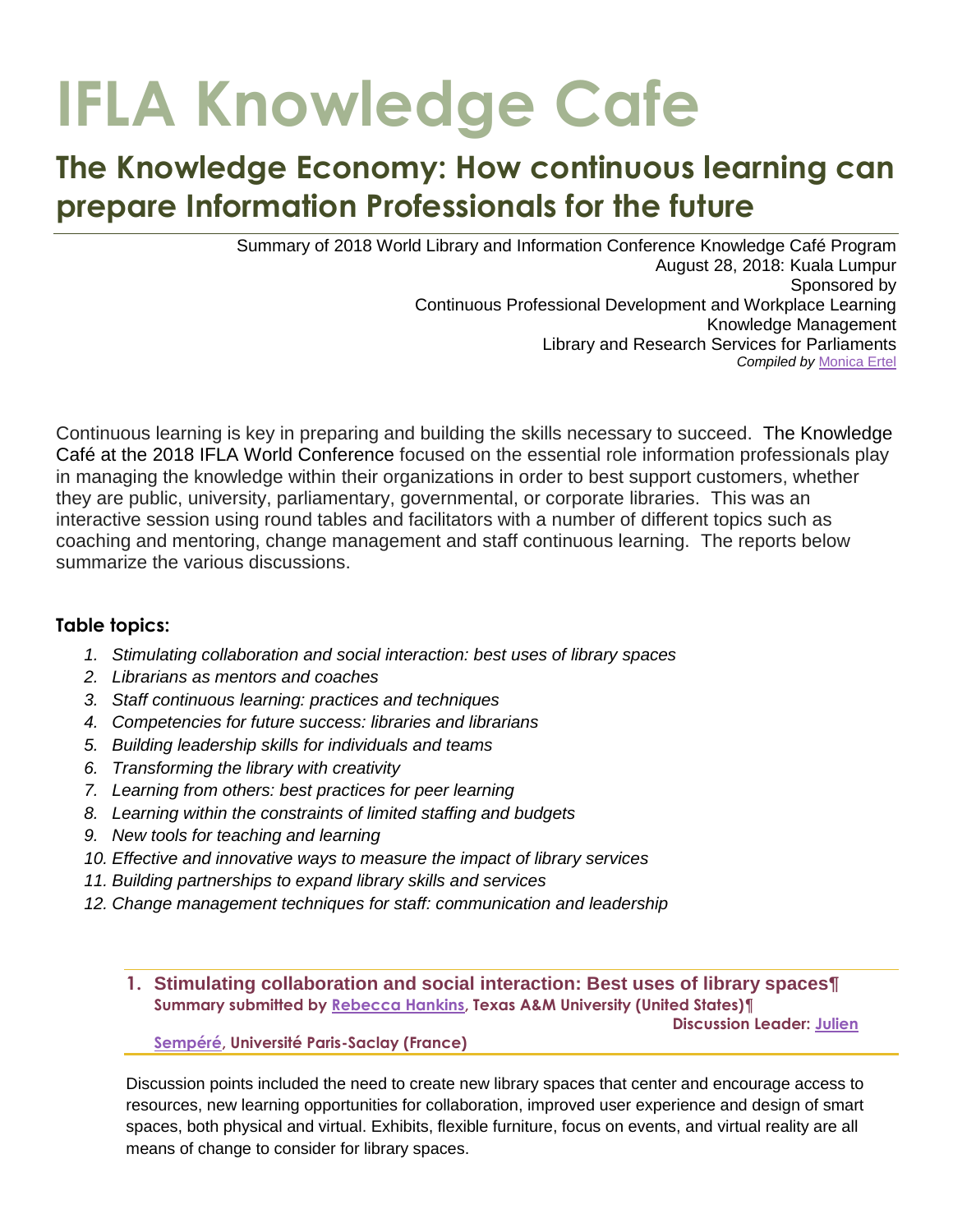Some participants are working on designing new facilities, reorganizing current spaces, developing new ways of engaging students, encouraging governmental agencies to work more collaboratively, and finding opportunities to bring back new research ideas from other countries that may benefit others in developing spaces that facilitate learning. Some of the restructuring of space will focus on employees internally. This has the cascading effect of benefiting the agencies while improving the employee work environment.

The ultimate goals are to encourage more communication from the community or audience served, and create an improved user experience, with the added result that the library becomes the center of learning.

#### **2. Librarians as mentors and coaches¶**

**Summary submitted by [Cindy Hill](mailto:cindyvhill@yahoo.com)**, **Federal Reserve** 

#### **Bank (United States)¶ Discussion Leader: [K.Jane Burpee,](mailto:janeburpee@gmail.com) Centennial College (Canada)**

The discussion started with a question about the difference between coaching and mentoring

- Coaching: it is important to ask questions, and to ask the right ones that lead the individual on a path of self-discovery. Coaching may take more time than mentoring as it is a process of conversation and introspection rather than providing a direct answer or solution to the problem or issue that is being explored
- Mentoring: it is a partnership between two people and emphasizes listening and sharing experiences.

There was also a question about when the mentoring process can be helpful. Responses included:

- When helping the mentee focus on leadership, not technical skills since the junior staff were hired for their technical competencies.
- When exploring how to be a good asset to the institution
- Since the younger generation is more comfortable moving / jumping from job to job, mentoring can be helpful as they move through their careers

Other ideas discussed included how mentoring often occurs from the top down. Several participants focused on leadership at the senior level. In one case, managers provide on-the-job training.

Sometimes the organizational culture and hierarchy can affect mentoring and coaching opportunities. One participant from a governmental library shared that they must follow protocol (hierarchical structure) when approaching others. Sometimes senior management will coach the junior staff because they are tied to certain protocol. A participant shared that in their organization, senior management needs to get approval from top management to change certain processes. It is important to understand how to work within the existing cultural environment.

In Malaysia, middle management staff encourage junior staff to enjoy their work and the work processes. They work on viewing situations as challenges, not negative incidents. They work with the junior staff to explore possible solutions.

In Kenya, management staff mentor local librarians on a volunteer level by taking in young staff and introducing them to the system. They meet once a month for a full day for updates and check-ins. They discuss challenges they are facing, figure out ways that senior management can support them. Moreover, management invites junior staff to bring forward innovative ideas.

There was a very short discussion about peer-to-peer mentoring that one organization used. Groups are formed to: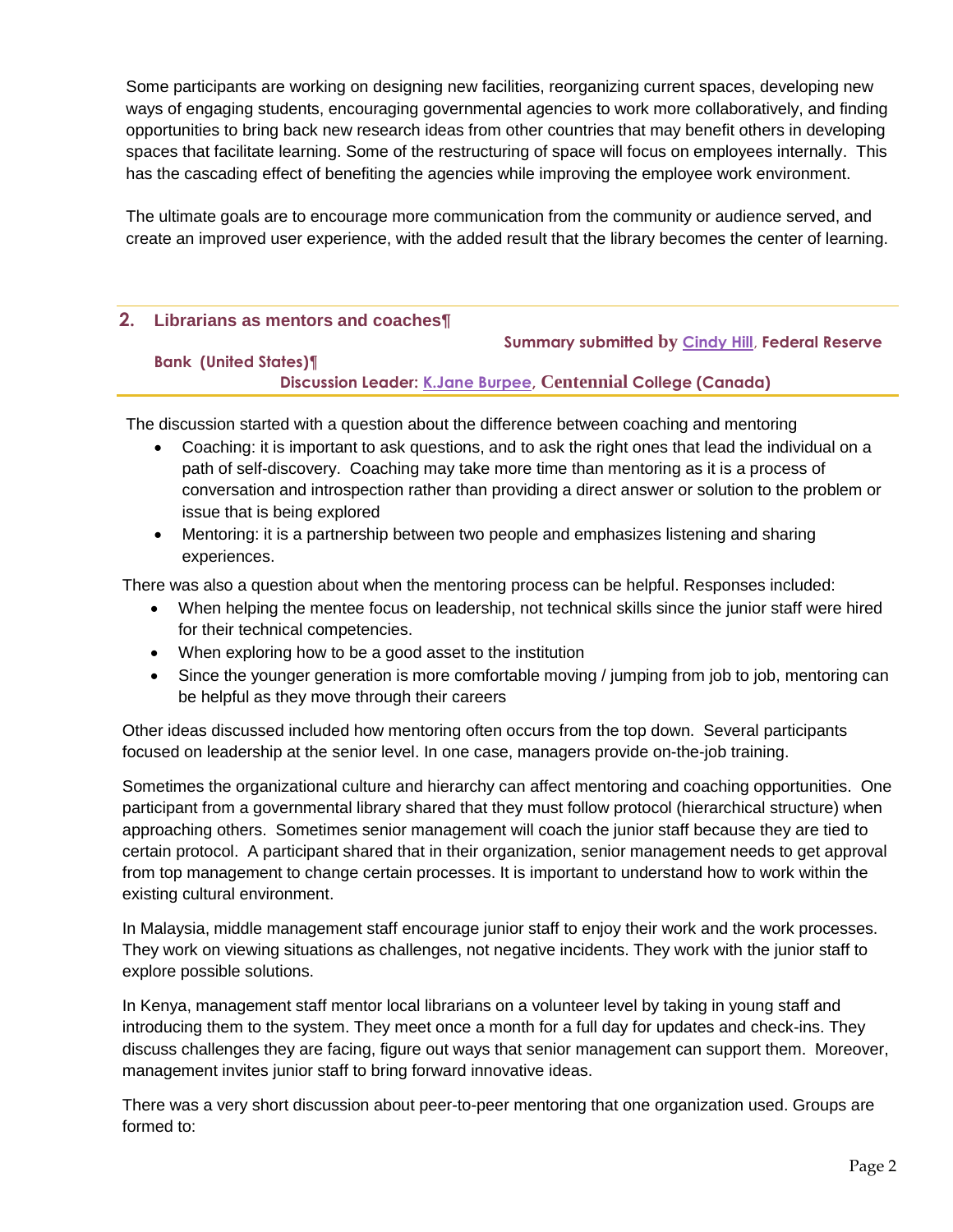- Include eight to ten people that are from various departments and divisions
- May not know each other at the start of the peer-to-peer mentoring term
- Term lasts for nine months
- Group can discuss any topic they like; meet at least monthly; one person facilitates, and one person takes brief notes
- Everything discussed in the group is confidential to ensure a level of trust
- Peer managers have similar issues and challenges, regardless of their subject areas or business lines
- **3. Staff continuous learning: Practice and techniques Summary submitted by [Mary Sengati-Zimba,](mailto:mary.sengati-zimba@zu.ac.ae) Zayed University (United Arab Emirates) Discussion Leader:**

#### **[Catharina Isberg,](mailto:catharina.isberg@helsingborg.se) Helsingborg City Library (Sweden)**

This session was attended by a total of sixteen participants from eleven countries including Germany, Kenya, Hong Kong, Japan, Malaysia, Myanmar, Pakistan, Singapore, South Africa, Sweden, and United Arab Emirates. They all represented different libraries from academic libraries, public libraries to school, corporate and parliamentary libraries. This provided a good foundation for the group discussion. The discussion was interesting as we all learned from each other. The common message was:

- Libraries need to have a plan of action for continuous professional learning as our job is fast paced and changing track. Employees need to continue to keep learning to be able to handle demands of the job.
- Training should be both informal and formal where academic skills and qualifications are needed. In some libraries, support is given for academic pursuits - Masters and Doctorate level, as well as short courses abroad. Other libraries training programs include affilations to other libraries and job exchanges, mentoring and coaching programs, peer-to-peer training as well as train the trainer programs and consultations. In Singapore, employees are encouraged to participate in festivals and learn about other institutions and groups outside the organization.
- Techniques or methods of training used include job rotation, induction, face-to-face meetings, online/virtual meetings including webinars, blended learning, group discussions and scheduled meetings as well as field attachments to other related libraries. The latter was believed to work well as participants learn from their colleagues and share best practices.
- In most libraries, training is handled by Human Resources. A few of the participants indicated that when this is done, the focus is on general employee skills rather than what librarians need for their jobs, hence lack of motivation to attend/pursue the training.
- It was agreed that it works better when there is a unit or department within the Library that manage librarians and staff training needs. The role of an active Library Association in organizing library focused training sessions was acknowledged.
- It was agreed that having training included at the beginning of the year in the librarians goals, helps them to focus on what is needed. An example was given of the Berlin Libraries where staff picked three areas of skills development and concentrated on those.
- As to how to motivate library staff to pursue CPD, examples were given from Malaysia and Japan where it was part of the staff performance appraisal. For others, there was a special budget for training paid for by the organization or some form of scholarship, while others had exchange relationships with overseas libraries. An example was given from a university in the United Arab Emirates. A PD Award is given to employees who have pursued PD and have given back to the organization or profession and shown that this has made an impact.
- Attention was drawn to the IFLA CPD website:<https://www.ifla.org/cpdwl> to assist new and continuing professionals on the free training webinars available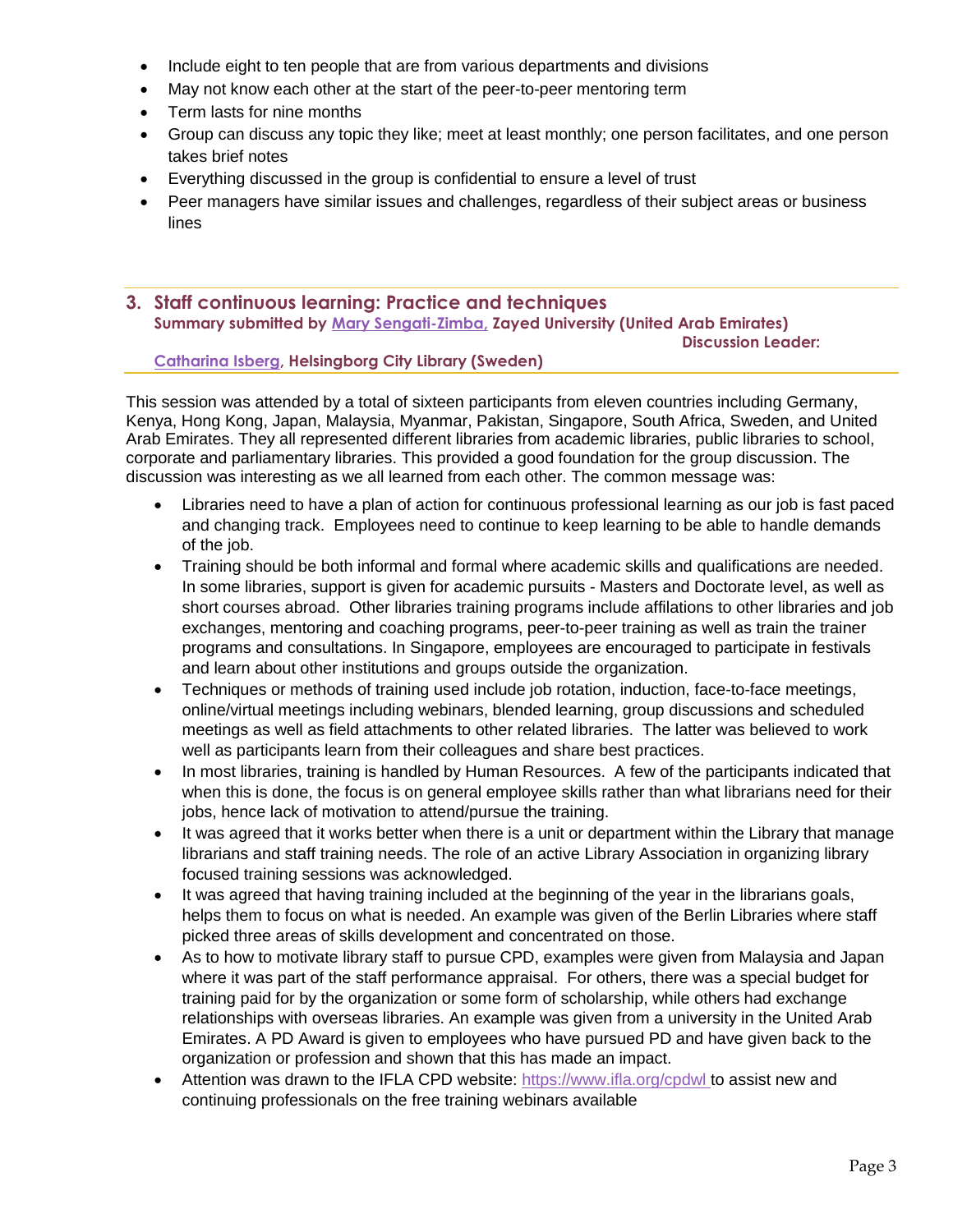**Conclusion:** Libraries worldwide need to create opportunities for librarians and staff in libraries to continue learning as this will assist in developing the new skills needed from the demands of the job. It is important to have plans of action and motivate staff/librarians to continue learning. There are many freely available training opportunities. Sharing this information will help those who lack funds to support PD.

# **4. Competencies for future success: Libraries and librarians**

 **Summary submitted by [Almuth](mailto:almuth.gastinger@ntnu.no)** 

## **[Gastinger,](mailto:almuth.gastinger@ntnu.no) NTNU University (Norway) Discussion Leader: [Sandy Hirsh,](mailto:Sandy.hirsh@sjsu.edu) San Jose State University (United States)**

The discussion leader started the conversation by talking about a report on needed skills and what skills have the highest priority. These skills are communication and interpersonal skills.

A link to this report is included below:

*MLIS Skills at Work: Snapshot of Job Postings (Spring 2018). Prepared by San Jose State University School of Information*

#### [http://ischool.sjsu.edu/sites/default/files/content\\_pdf/career\\_trends.pdf](http://ischool.sjsu.edu/sites/default/files/content_pdf/career_trends.pdf)

The participants then discussed what skills the participant's libraries/institutions should focus on. Everybody around the table got a chance to talk. The following skills/topics were mentioned during the discussions:

- Communication/marketing to users
- One-to-one communication including library to users or to other departments at university
- $\bullet$  Big data / data analysis
- Technology (software skills, all types of technology)
- Flexible mind-set
- Interpersonal communication (psychological perspective, user orientation)
- Information literacy skills
- Change management skills, open mindedness, flexibility, creativity
- Pedagogic skills (course design, learning styles)
- Scholarly communication process (how researchers work, communicate, publish)
- Writing and presentation skills (report writing etc.)
- Leaderships skills (need to be able to inspire and motivate people)
- Lobbying, advocacy, skills on how to influence people/stakeholders
- Strategic planning
- Problem solving skills
- Collaboration on institutional, national and international level
- Open and eager to learn more a commitment to life-long learning
- IT/technology (how do we cope with new ICT in order to support users best sometimes users are ahead of us librarians!)
- Attitude that LIS is a career, not only a job
- Ability to do one's job well (i.e. for parliament librarians who may need to write speeches)
- Adapting skills to new developments and new technologies, (i.e. big data)
- Developing more technology-based services
- Digital literacy
- Knowing who your users are and understanding their needs
- The importance of CPD/workplace learning/lifelong learning
- Skills needed depend on what services are offered and what the goals/strategies of the institution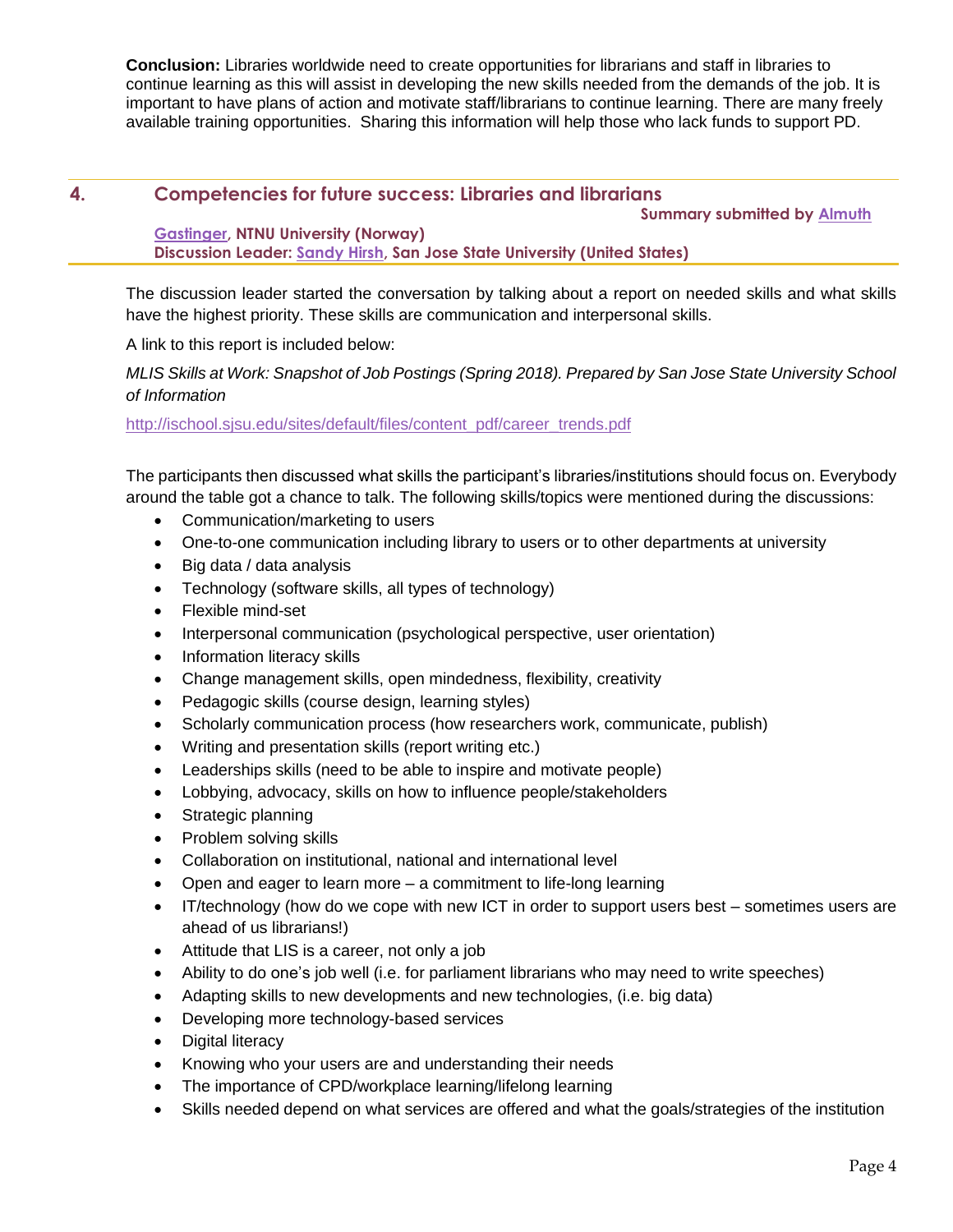Conclusion: Colleagues from all over the world have quite similar opinions on what skills are important in libraries now and in the future.

# **5. Building leadership skills for individuals and teams Summary submitted by [Sylvia](mailto:Seapiggott@gmail.com,)**

**[Piggott,](mailto:Seapiggott@gmail.com,) Global Information Solutions** (For Victor Walusimbi) **Discussion Leader: Sylvia Piggott, Global Information Solutions (Canada)**

The discussion kicked off by defining leadership:

*Leadership is often misunderstood as a position of formal authority, but anyone with the right abilities can be a leader*

Leadership is the ability to direct people to achieve a goal as well as to guide others in times of *trouble.*

Leadership abilities were identified as:

- **•** Guidance
- Initiative
- Advocacy
- Stewardship
- Motivation
- Networking
- Responsibility
- **Dependability**
- **Generosity**
- Empathy
- Flexibility

Leadership qualities were also discussed:

- Charismatic
- Responsible
- Competent
- Decisive
- Open-minded
- Motivated
- **Objective**
- Calm
- **Ethical**
- Truthful

Participants were also asked to think about experiences of leadership in their personal lives.

- 1. Can think of a family member who has directed the family toward a goal?
- 2. Can you think of a time when you guided others?

The participants concluded that leadership includes abilities, actions and characteristics that you can apply in the workplace or in your personal life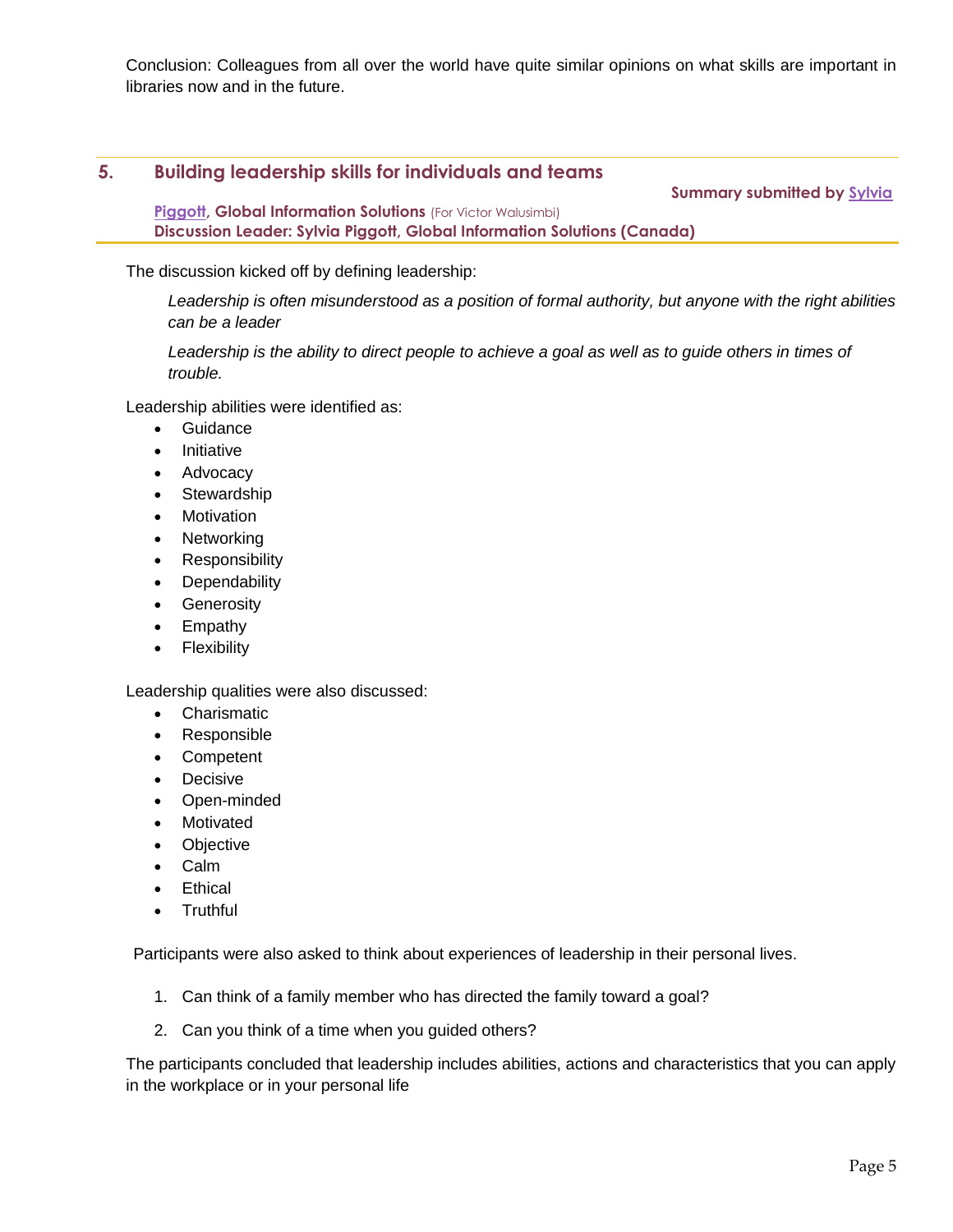The discussions were animated and full of personal examples that also included cultural examples. The full amount of time allocated for the session was well used. In addition, a quick verbal evaluation indicated that the session was well received and helpful.

# **6. Transforming the library with creativity¶**

 **Summary submitted by**

**[Svetlana Gorokhova,](mailto:svetlana.a.gorokhova@libfl.ru) All Russia State Library for Foreign Literature (Russia)¶ Discussion Leader: [Loida Febo Garcia,](mailto:loidagarciafebo@gmail.com) Information New** 

#### **Wave (United States)**

Insights gained at this discussion included the following:

- It is necessary to provide space for exchange. Both best practices and concerns are important to share
- We need to provide and get more training on how to attract new audiences and therefore we need to know how to present our mission and "sell it out" – elevator speech!
- One school librarian mentioned that we often talk about libraries in general, not looking at the history and peculiarities of many of them. It is necessary to look at how the library is being used and by whom. One of the ways is to involve students, asking them to create an ideal library through online tools. It is important that everyone should hear each other – students, teachers and administration as these three groups need different things from the library
- It is important to use multicultural approaches in creative transformation, otherwise some groups will feel unwelcome
- Local historical and heritage collections are often lost to the hearts of users. Organizing exhibitions using local materials – curator, librarian and the third voice such as a local artist are effective techniques
- One unique and interesting idea was to look at building trendy partnerships such as tattoo salons. This could bring new audiences to eventually get used to coming to the Library not only for tattoos. Another idea could be to provide tattoo designs from the collection of the library. Awesome! And unique!!
- Parliamentary libraries could become essential if transformed into an interest club such as cinema evenings, exhibitions, subject cultural discussion, etc.
- Sometimes it is enough to start from re-arranging the reception/consultation area. A Canadian university started their renovation on the ground floor and put the user at one desk with the Librarian/consultant. This created no barriers between the librarian and the user, just working together. They have had very positive feedback.
- Embrace the usage of new technologies in full. The libraries should have the best resources to be able to provide the most up-to-date services
- Libraries should become the places of creation, providing space, knowledge, and resources to everyone. Design studios for students. Personalized publications are some ideas
- Quantity of changes will become qualitative very soon. Great breakthrough is just around the corner. Are libraries ready for this? Which aspects are already obvious as library/literature/language/reading ones? What will we do if Siri is unable to understand us (languages, pronunciation, etc.)?

# **7. Learning from others: Best practices for peer learning¶**

 **Summary submitted by**

**[Nancy Bolt,](mailto:nancybolt@earthlink.net) Nancy Bolt & Associates (United States)¶**

**Library (United Kingdom)**

 **Discussion Leader: [Steve Wise,](mailto:wisesa@parliament.uk) House of Commons**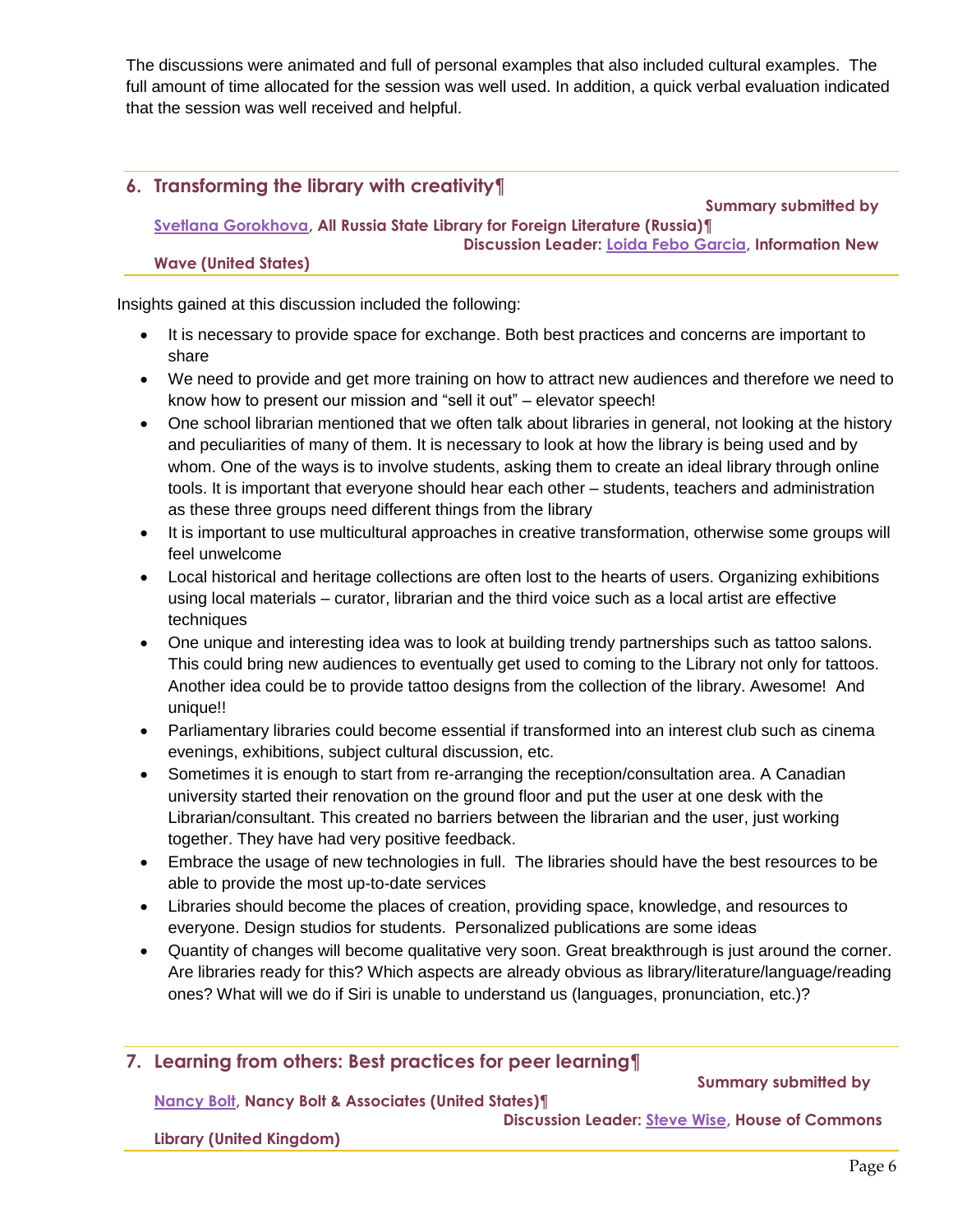It is important to share information and learn from each other. In some cases such as parliamentary and state libraries, you may be the only one in the state/country. As a result sharing mainly occurs through attending international conferences, or by email, or other means. Since libraries in different countries do things differently, new ideas emerge.

Some of the best practices the participants found most helpful were capacity building, ethics, and preparing and following guidelines on library service

Some libraries share information through technical service vendors who work closely with them and share across systems. Libraries report problems to the vendor who solves the problem and then sends the answer to all libraries.

In some countries, there are multiple states and the national library makes sure that they all stay in touch with each other, sharing information. An example shared was that their state library reports to the state government but the national library facilitates communication.

An additional discussion revolved around training. One library said when staff was sent to training, they were required to share what they learn with their colleagues. Another shared that they deposit the handouts so that others can read them. And an option was to bring in trainers to teach when it was too expensive to send staff to trainings.

Ask that reports on training or a conference summarize the best points of what was learned and recommend what the library should consider implementing in the future.

Ask staff to build their own personal training through reading or webinars and then share what they learn with their peers. They might do a long paper about books they read and could also share with the public.

Host lunch time talks and invite speakers or have people report on where they have been and what they have learned, such as IFLA.

Experiment with how to make a presentation interesting. One staff member prepared a PowerPoint with photos, not words. Another did a "show and tell" on how to repair a damaged book.

Consider meeting in a more informal place, outside the library.

Pair IT staff with the content librarians. They co-locate so each can learn the needs and issues of another.

And bring people together across departments so they learn from each other. The more people know each other the more they cooperate and are willing to share information.

# **8. Learning within the constraints of limited staffing and budgets¶**

 **Summary submitted by**

**[Reshma Dangol,](mailto:lib@saarc-sec.org,) SAARC Secretariat (Nepal)¶ Discussion Leader: [Ewa Stenberg,](mailto:ewa.stenberg@mau.se) Malmo University (Sweden)**

This discussion group had a global diversity of participants including Nepal, the United States, Germany, Thailand, Botswana, United Kingdom, Malaysia, and Kenya. Establishing positive learning attitudes was a main theme of the discussion. This is something that the organization needs to foster and encourage.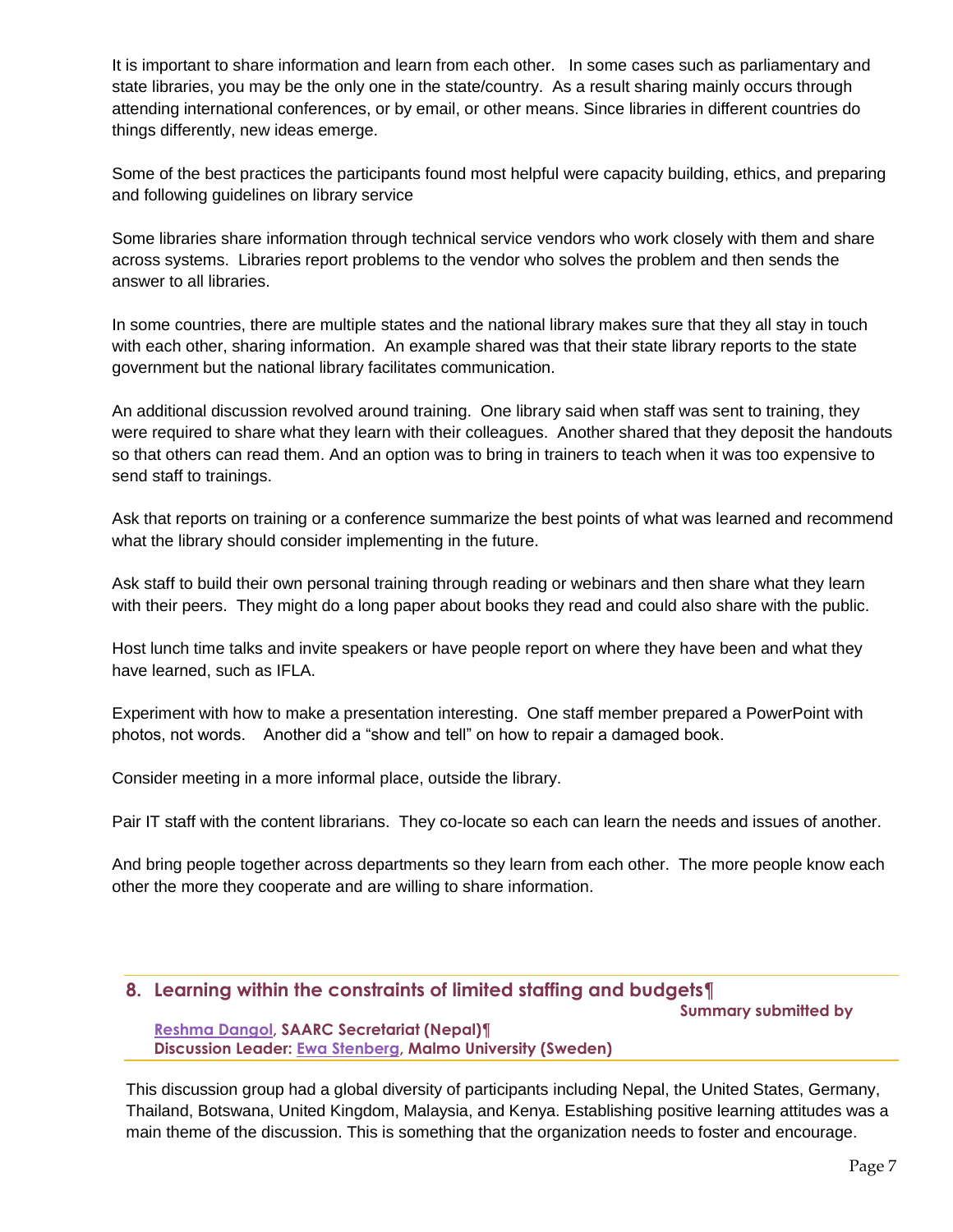The conversation began with a discussion about dealing with one's own learning. Participants agreed that networking was an important aspect of their learning. Suggestions were shared for how participants learned including using social media.

In terms of learning, there is often not enough money for trainings. Budget is limited so not everyone has a chance to attend. In this case, one method is to share learnings during lunchtime, break time, etc. to share knowledge with colleagues. Key important points learned during conferences and trainings are shared including some specifics such as techniques for implementation of some of the ideas.

Peer learning processes were shared. Organizations often bear the cost for the conference, workshop, or training. It is incumbent upon the attendee to share what they learned when they get back to their workplace using things like PowerPoint. In some countries, the associations provide the platform to share the skills and knowledge. However, in some countries, there is no budget to attend seminars and participants may have to pay for these themselves.

One question that was raised had to do with small and big libraries and how to manage with limited staff. Examples were given of an institution that had a historical collection with limited staff and that staff from other departments were given an opportunity to learn.

In the case of limited budgets, opportunities for learning partially depends upon specific needs of individuals. One participant shared that people in her organization who have attended a national or international conference are required to make a positive change back at their institution based on their learning, whether it is a major or minor change.

Some organization with limited budgets use opportunities for training as a reward for excellent performance, for adding new skills due to promotions or to help motivate promising team members. Because of limited attendance at trainings and meetings, attendees are expected to share what they learned, either in person or via online methods.

The main duty and responsibility of libraries and librarians is to share resources within and outside their institutions. Investing time for learning is considered an important part of being a leader. Learning is key factor in improving the skills of staff.

# **9. New tools for teaching and learning¶**

 **Summary submitted by [Mary Ellen](mailto:mdavis@ala.org)** 

**[Davis,](mailto:mdavis@ala.org) ALA Association of College & Research Libraries (USA)¶ Discussion Leader: [Chama Mfula,](mailto:cmmfula@parliament.gov.zm) National Assembly of Zambia (Zambia)**

The discussion began with a reminder that Association for College and Research Libraries (ACRL) has a Framework for Information Literacy <http://www.ala.org/acrl/standards/ilframework>and the American Association of School Librarians (AASL) has Info Lit Standards https://standards.aasl.org

One participant reported that their institution uses online systems (Moodle and Blackboard) for student grading and assignments. Moodle has an embedded tool to highlight copying/pasting that helps faculty identify plagiarism.

A school library inspector talked about spaces in school libraries that attract students who do not want to use more traditional libraries, e.g., maker spaces, collaborative spaces for sharing/working on projects. This includes spaces for blind people, computers for charity action. Connected Garden is an interesting example. It is a real garden with Wi-Fi and technology. The technology monitors the plants. Readers and librarians come together to share information and this encourages a reading culture. They use it as a collaborative measure to exchange information and encourage reading culture. This is more of a pilot project, not mandatory.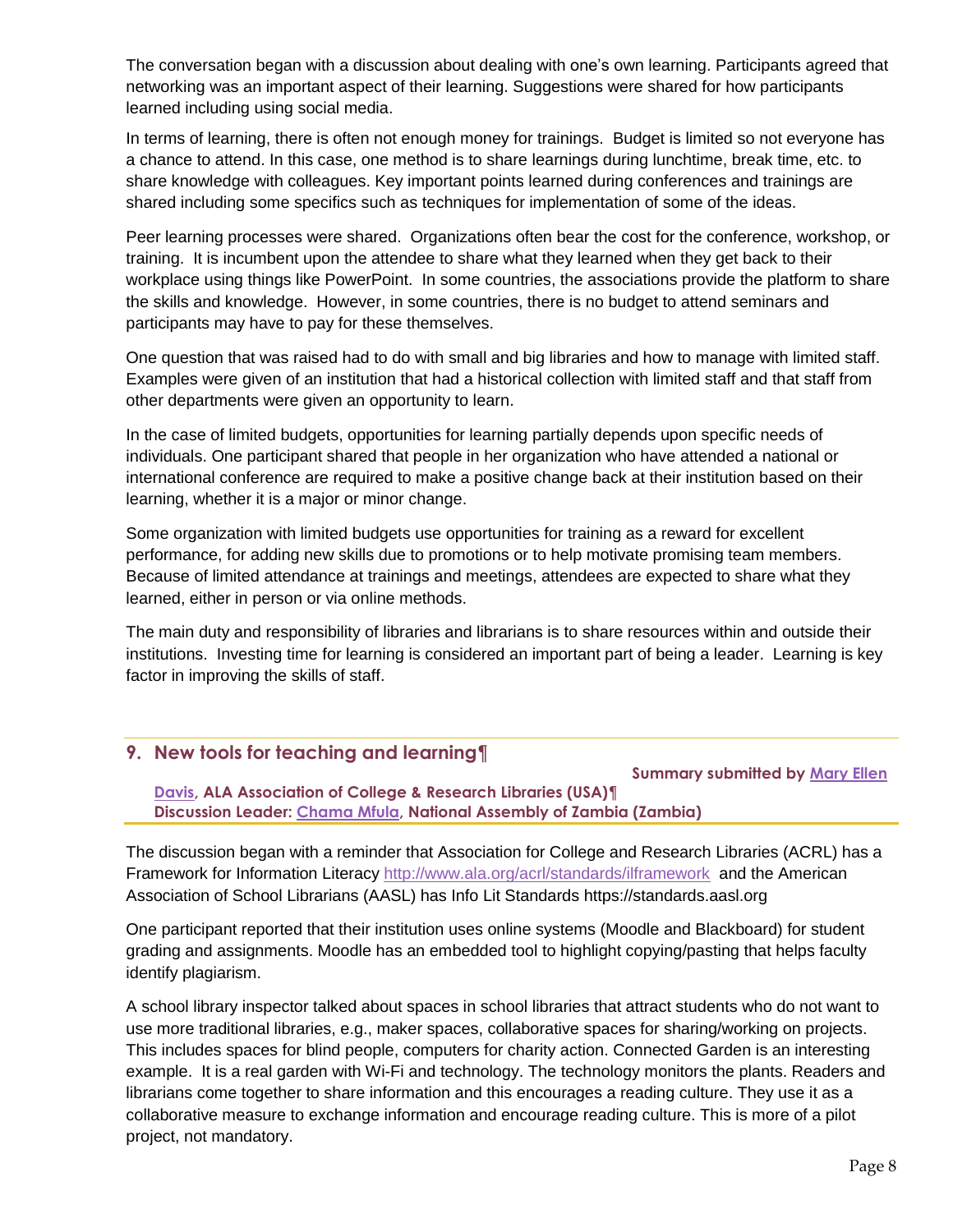A librarian from an education foundation is developing new tools for learning. Her institution is experimenting with more interactive learning methods rather than just lecture/workshops. They are developing interactive/simulation methods to help people learn. Some of these are for staff and committees. They work in twenty-seven countries so they are developing a comparative study of postlegislative scrutiny system. If this is not being done in someone's country, they are developing a systematic guideline for the parliaments. Some of the trainings are for libraries, some are for HR, some are for those elected parliament. The more technical training is for staff and involves interactive learning. Some of the modules have been adapted for other countries.

One school has two to three activities for students who interact with each other. This is an e-learning library project. This helps students learn about scholarship or new technologies as well as English language learning. The school provides Wi-Fi connections for every student that can be used for learning. Students learn how to use e-libraries and how to access resources online. This is a pilot in one province. The main purpose is to promote e-learning and eventually going paperless.

A state and university library that is a legal depository is open to everyone, much like a public library. In the university, the librarians are the specialists in information competency. However, the lecturers thought it was a topic they could do on their own. The library is trying to create a program for lecturers to work with librarians. They are helping them create online tools, e.g., recorded sessions on topics, such using the catalog. Users can read and/or listen to the speaker on special topics. They also offer monthly meetings with guided tours highlighting specific services of the library. They have developed specific presentations for just for one service. Teachers can book for special courses, e.g., historian focus. There is not enough training for the library staff and there is still work to be done.

A School of Continuing Education and Professional Development is using a virtual reality format. They upload content on YouTube and make it available to students to highlight a section of the library, a 'how to use' user guide, etc. The pictures are taken in VR format. They have done VR for different types of libraries and then show them the difference, e.g., school libraries that are traditional, and then they show the teacher-librarians the VR photos to illustrate the new concepts of library spaces. This helps encourage students to understand education.

A parliamentary library in Africa does very little teaching except for new members of parliament. New members of parliament are a bit difficult to teach. It is hard to keep them in a formal environment. They invite fifteen and get three to ten at the session. As a result, they do more one-on-one training, rather than the workshop.

An association president shared several team-building ideas: When you have a group of people who do not know each other, start with a big ball of yarn or ribbon. The goal is to help participants feel like a group and understand what they have in common. People say something about themselves. Someone recognizes himself or herself in the other, e.g., gardener, then throws the ball of yarn to the other person. This makes connections around the group so that you know who else has things in common with you. This helps make connections that last into tea breaks, etc. It builds energy, team building, etc. There are always a few people who do not want to talk publicly so this is a good technique to bring them together. It helps to break down barriers.

Another technique she used was an outward-bound type technique with adults. The adult is taught something, then the leader stops and checks in with them to see what they understand. After a break, they do a check in, asking the participants to line up from one to ten according to their understanding. Then the first talks to the tenth, the second with the ninth, etc. so there is peer tutoring.

An Adult Education department in a public library is working with adults to help create learning objectives such as why are they here, what do they want to learn, etc. As a group, they develop the objectives in an interactive way, e.g., if they want to learn to teach grammar, then they are given some tools they can use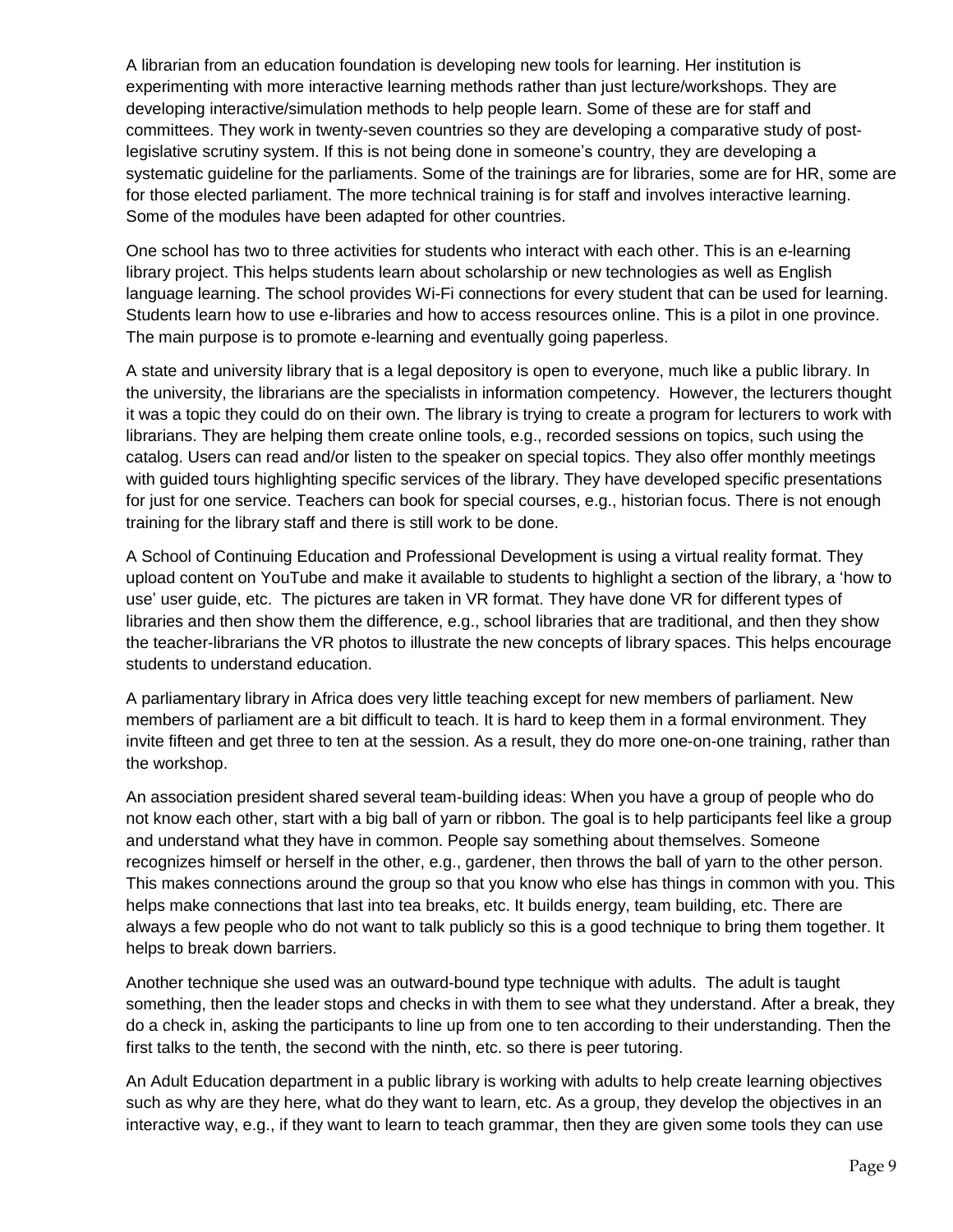to teach grammar. Stephen Brookfield, guru of adult education and pedagogy has written about this: [https://en.m.wikipedia.org/wiki/Stephen\\_Brookfield.](https://en.m.wikipedia.org/wiki/Stephen_Brookfield) As part of this, students are asked to share concerns, challenges, and what they learned. Before the workshop is over, they review the objectives and ask if the workshop helped them meet the objectives.

A financial institution uses game-based learning and gamification. The younger people do not like classrooms. They start out with playing games. One of the programs they use is Kahoot. They also use gamification where there are games on mobile phones to learn things about the central banks. They also use board games, e.g., Monopoly, Chance and opportunities and adapt them to help accomplish what they want the younger people to learn.

A parliamentary library works to help teach the Parliamentarian. They do workshops for officers on things such as how to access the website and how to use new tools such as infographics and statistics, etc. They also focus on workshops for information literacy.

One participant was a library school student but she also teaches. She frequently uses brainstorming. She also likes to use games for adults. She shows them pictures of things and encourages them to engage around the projects. She also uses TED talks and recommended the TED Education series.

A university in India is training librarians. For team building, they use exercises in management schools. Students get blocks and they have to build a tower. However, the person who builds the tower is blindfolded. The other two people guide the person. This reinforces the team approach but also encourages self-learning. Unless there is good instruction, the tower fails. This is good for participatory learning and improves teamwork. Brainstorm sessions also work well. And case studies are another good technique for teaching.

# **10.Effective and innovative ways to measure the impact of library services¶**

 **Summary submitted by**

#### **[Iain Watt,](mailto:watt.iain@gmail.com) European Parliament, Policy Department (Belgium)¶ Discussion Leader: [Maria Hani Mustaffa,](mailto:mariahani.mustaffa@utp.edu.my) Universiti**

# **Teknologi Petronas (Malaysia)**

Participants for this discussion came from organizations in Malaysia, Canada, Kenya, United States, Thailand, Switzerland, Germany and Pakistan, plus two international organisations: ECOWAS and EU. Institutions served included universities, adult education services, parliaments, central bank and government agency. One participant was an academic library user.

There was no common or precise concept of 'impact'. One participant stressed that we should not just measure 'what we are doing' but should look for impact, as understood by clients and not what the library *thought* it was, and measure that. She noted, however, that success was hard to define. Client satisfaction, measured by surveys, appeared the most common concept or proxy for impact. It was observed that client satisfaction could be a universal indicator, relevant in all kinds of service. Others took the view that clients usually expressed satisfaction and satisfaction ratings did not really indicate impact or ways to improve impact.

A distinction was made between input (book purchased), output (book borrowed), outcome (book read, client satisfaction with library provision of the book) and impact (client applies knowledge from the book to achieve something e.g. pass an exam). Impact is making a difference.

Some of the discussion focused on results which services could measure (e.g. visits, enquiries). The academic library user observed, however, that her library considered e-books a great success because of usage statistics but they had made her work more difficult. She habitually worked with multiple books open simultaneously and e-books were not designed for that. Regarding the introduction of e-books, she said,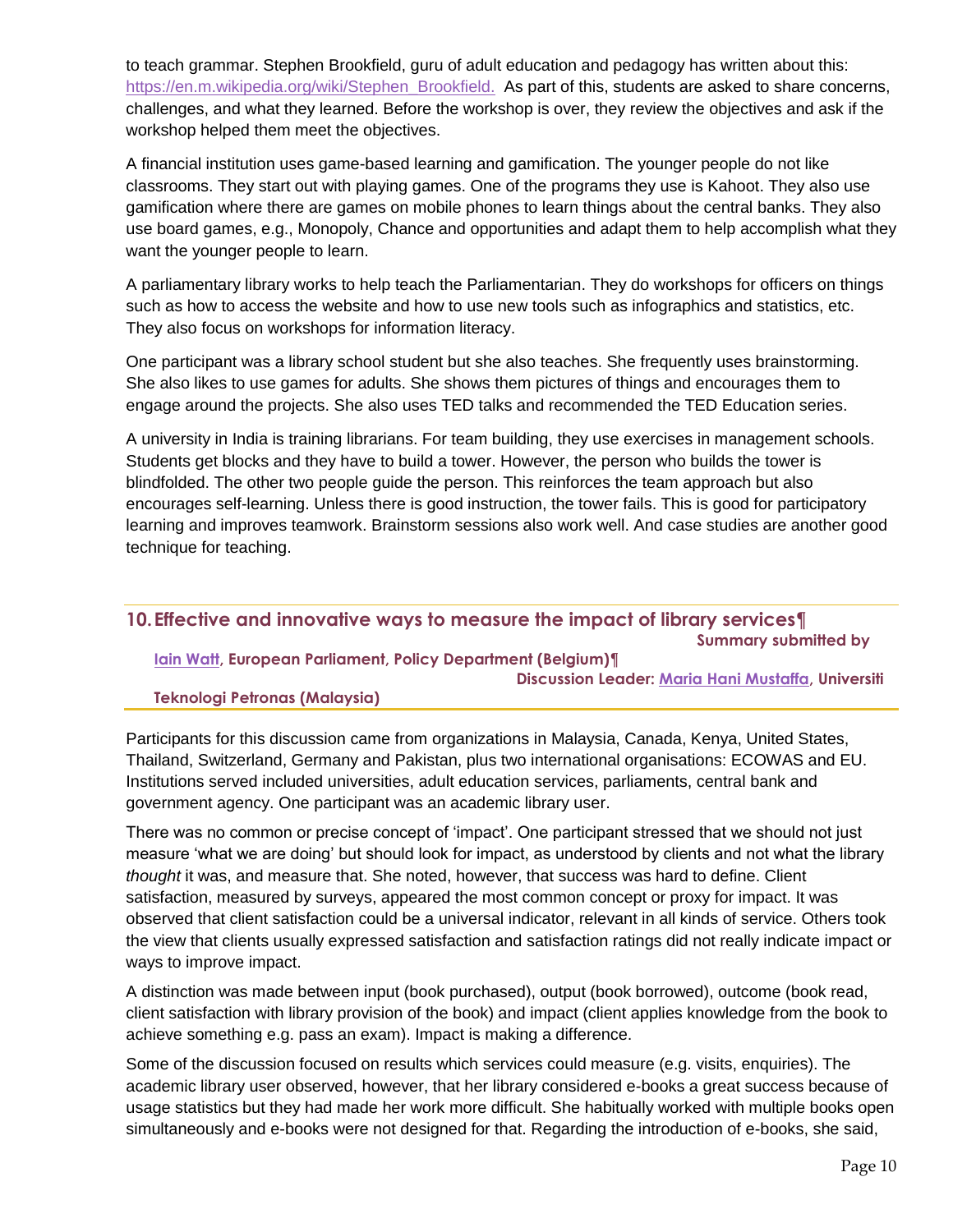"Nobody asked me if I wanted them!" Therefore, what looked like success and positive impact to library management, based on statistics, was actually felt as a degradation of service by at least some clients – but that was only discoverable by talking to them. Striking the balance between digital information and physical collections, with contradictory client views, was seen as a challenge in achieving impact. A similar contradiction between measurable success and dissatisfaction of (some) clients was anticipated with the trend to libraries as 'happening' places. Events and activities could bring in numbers and make the library a dynamic place in its community, but for some people the library was valued as a quiet place for study and reflection.

The limitations of 'standard' usage statistics led an adult education service to collect stories as a way of identifying and demonstrating impact. They made 'stone soup' where every client was asked to bring a story of their use of the service. These were collected and presented at 'celebrate literacy' receptions where hundreds of clients might attend. It might be easier to apply this model in an adult education service than in some other services, but the power of stories can be used anywhere.

Measurement of impact through statistics can present serious difficulties when indicators are chosen without reference to context. One service is judged on visit statistics but these vary seasonally and there is not much the library can do to manage that. In another case, journals are provided in greater numbers than before through digital services but the student clients are making less and less use of them in their work. The reasons for this change in working habits, compared to students in the past, are not clear, and probably not something the library itself can turn around.

Parliamentary services do high-value work for small populations of users. The usual statistics may not say much about impact. In some services, work for individual Members of the parliament is confidential. Sometimes the service may prefer not to be publicly recognised as the source of information. "The library told me" could put the service into the political contest. In any case, the information/research provided is not necessarily used in a direct and traceable way in parliamentary work, so impact is hard to measure. One solution is to run user surveys to measure client satisfaction. This can give reassuring statistics and, in some services, surveys give useful indications for action. Other services find that surveys lack any useful feedback. Encouraging verbal comments can give more insight than just asking for a rating. In the context of public libraries, it was noted that encouraging verbal comments allowed for strongly favourable satisfaction ratings that could be reported to funding authorities while also allowing for verbal criticisms that could be acted on but could not be quantified and reported. In parliamentary research services and libraries, neither usage statistics nor customer surveys were seen as giving adequate insight into impact, satisfaction and areas for improvement or innovation. Face-to-face contact with clients was essential, whether structured interviews, focus groups or just ad hoc conversations as part of daily business. Stories and subjective views, direct interaction to understand needs and wants, are amongst the most effective tools for measuring and demonstrating impact. Some of these methods have the advantage of reaching non-users, which e.g. client surveys and feedback forms might not. Interactive methods might be easier in services like those in parliaments where the staff/client ratio is smaller.

Academic libraries would like to measure their impact on educational outcomes but this has proved very difficult to achieve. When a result arises from multiple inputs it is hard to know which inputs contributed how much to the final result. In at least one case, external assessors attempt to rate the transmission of information and knowledge as part of a wider rating of university quality.

An earlier discussion in the parliamentary services section was reported. It suggested three types of impact:

- 1. Information supplied that is used, applied to parliamentary work, possibly traceable, possibly not
- 2. Information supplied that is understood but rejected. It is used in the assessment and choice of options, but is not used (or visible) directly in parliamentary work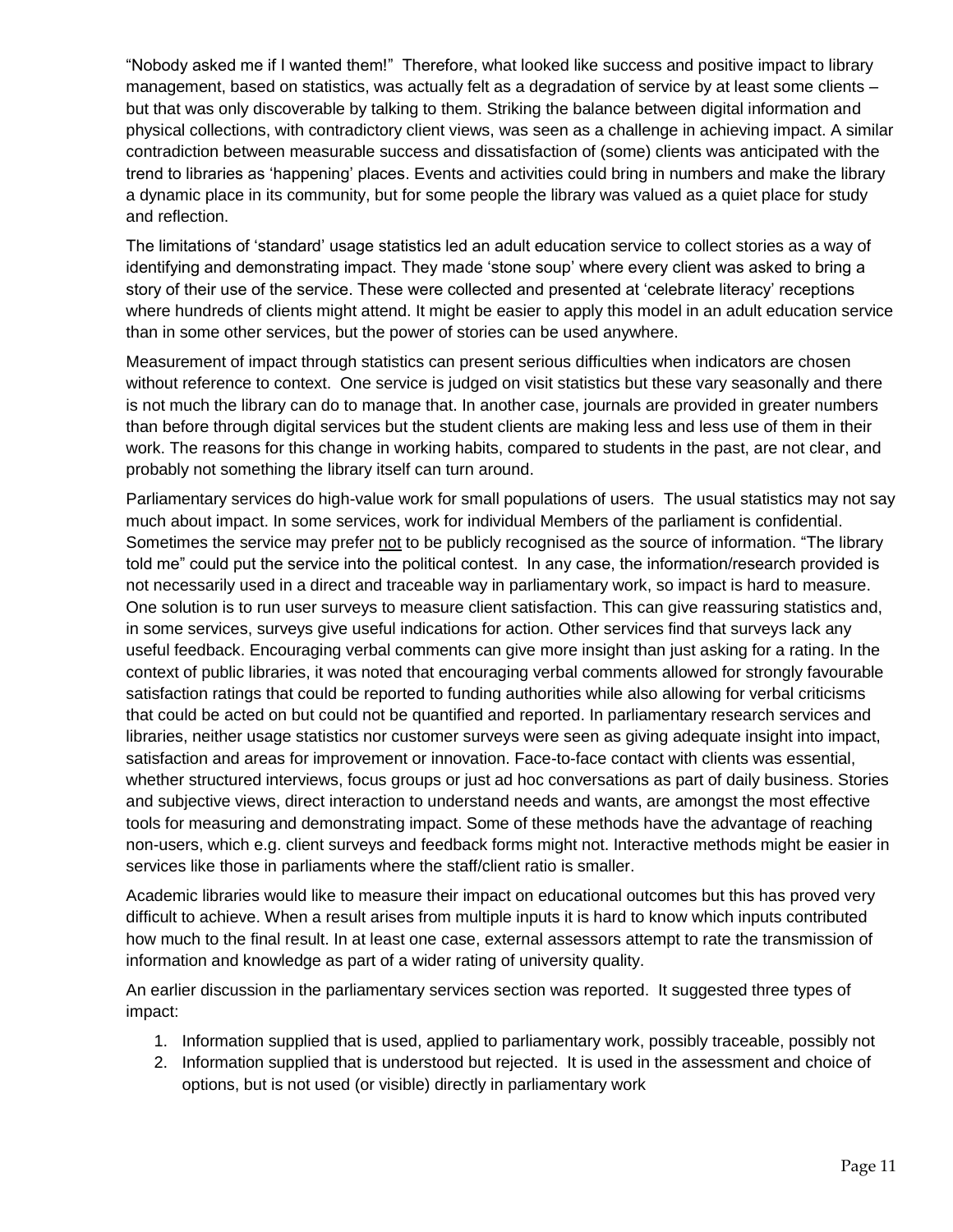3. Information supplied that dispels ignorance. It changes the frame of action and debate, it might eliminate options that are not feasible or not based on science, but not necessarily used directly and probably not visible

Only one type of impact, out of three, is likely to be sometimes visible and partly measurable.

# **11.Building partnerships to expand library skills and services¶**

**by [Vanessa Middleton,](mailto:vanessauae@gmail.com) Khalifa University (United Arab Emirates)¶**

 **Summary submitted** 

 **Discussion Leader: [Gilliam Hallam,](mailto:gillian.hallam1@bigpond.com) FAILA,** 

#### **Professor retired (Australia)**

Librarians from a wide range of libraries joined the discussion to share and exchange ideas on building partnerships to promote library skills and services to a broader audience. The robust discussion was kicked off by the moderator. After brief introductions, librarians enthusiastically shared their outreach methods and networking strategies to ensure their services extended beyond the walls of their institutional libraries. A university library in Malaysia shared creative ideas on collaborations and partnerships between academic librarians and student organizations. Creative roadshows, exhibitions and participation in student programming was a successful method of promoting library services to the core stakeholders – students, faculty and administrators. Leisure reading stations, very popular within a campus library, encourages young adults to feel comfortable using the university campus library.

Several parliamentary librarians from Thailand shared their effective strategies of empowering their citizens throughout the rural regions with the dissemination of government information. The program involved setting up smaller libraries and providing training to staff to ensure the communities are empowered with vital information, including financial literacy. In addition, the "Friends of the Library" partnership with various community groups, served as a community depository of government publications and information.

Due to limited resources at some universities, a smaller private academic university based in Sri Lanka shared a unique resource sharing initiative. The librarian discussed her strategy to encourage resource sharing within the region and beyond to ensure enhanced resources for students, faculty and administrators of the university. This included digitization of local resources made available through a unique repository hosted on Library website. Some international institutions participated including Japanese universities. Overcoming challenges of ownership and access were the biggest barrier to resource sharing.

Other examples of national literacy initiatives included The United Arab Emirates, *Arab Reading Challenge* and the *Year of Reading* in Australia to ensure literacy and the importance of a literate society that is vital to the success of a knowledge economy. The magazine publication entitled, *Hope* was distributed to participants for review about other United Arab Emirates-based outreach initiatives.

A brief intermission allowed roundtable discussion participants to shift to another topic of interest. A fresh set of participants joined our discussion, eager to share their ideas and proven strategies of outreach and proactive examples of engaging their community and primary stakeholders.

External technical assistance and training delivered to legislators and other users of information was discussed by librarians who delivered training sessions on how to effectively navigate the complex government information landscape. Improving methods of sharing information was demonstrated by the government librarians based in New Delhi. They discussed their systematic methods of distributing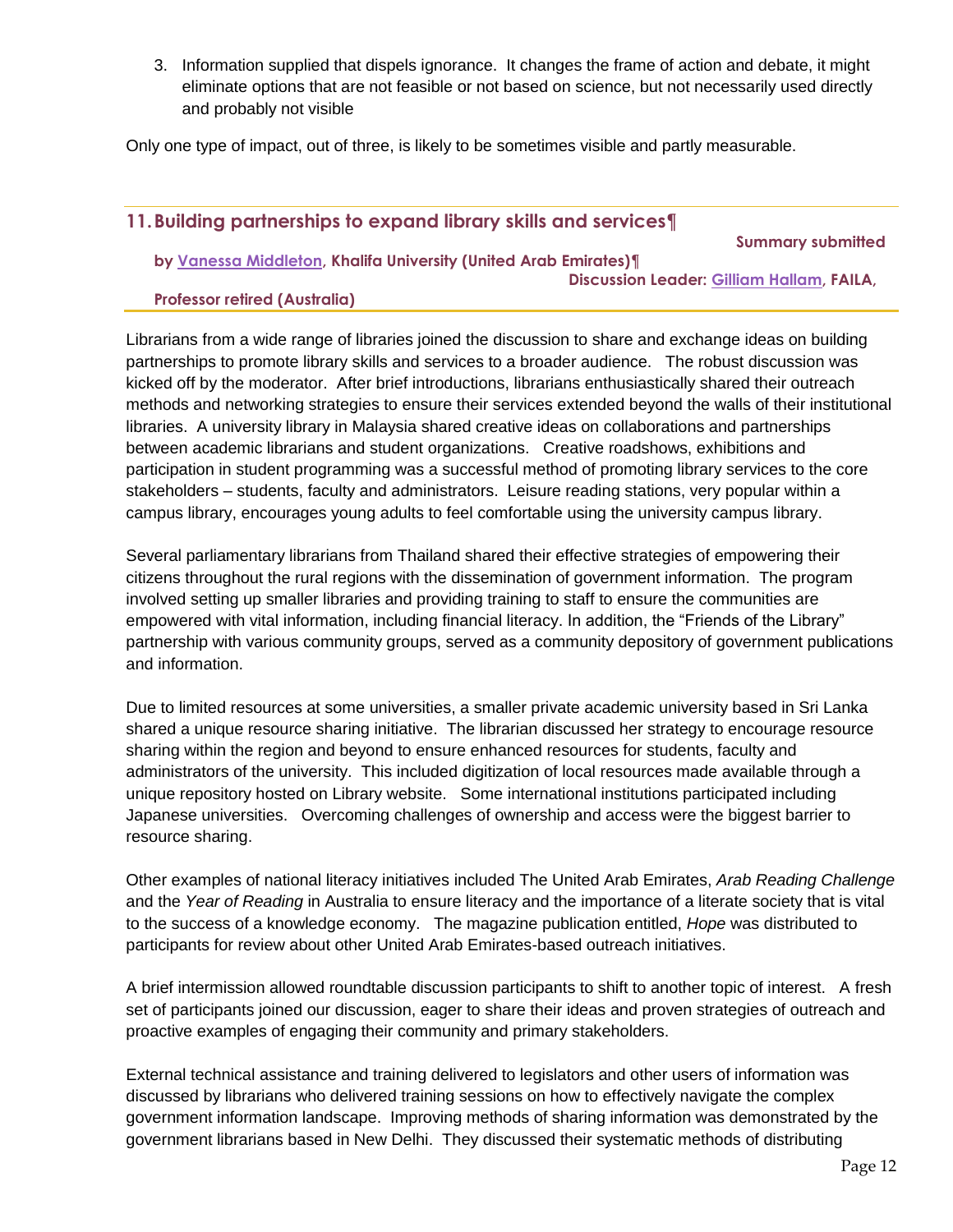information and efficient response to inquiries from their users. Purveying the internal information data flow was also important for a library in Myanmar. The librarian discussed her careful survey of successful models from India, Canada, Cambodia and other existing models of organizing and delivering information to ensure access and thereby improve the democratic process. Challenges of skills set of information workers and expectations of the clients resulted in a creative method of establishing sound procedures and best practices to ensure sustainability of effective access to information and sharing of knowledge across various departments. An African Parliament librarian also discussed creative means of digitizing legal reports, training independent researchers and the public to properly utilize government primary resources from the library archive or the current legislative information.

Diversity of language impacts how effective information is disseminated by the varied audiences throughout the region. This was critical for Parliamentarian libraries distribute legislative information widely, covering multiple regions. *Arab Reading Challenge* was also another initiative discussed, as it promoted Arab literature and reminded readers that, while learning a second language is important, retention of the native language is just as important to cultural development and advancement. Australia's national initiative's like *Reading Australia* seeks to promote indigenous and local authors; an example of a national outreach effort to bring together communities through literary discussions.

# **12.Change management techniques for staff: Communication and leadership¶ Summary**

**submitted by [Ida Keleman,](mailto:ida.kelemen@parlament.hu) Hungarian National Assembly (Hungary)¶**

 **Discussion Leader: [Karin Finer](mailto:karin.finer@europarl.europa.eu)**

# **(European Parliamentary Research Service (Belgium)**

Participants from a wide variety of countries, which included Australia, Brazil, Canada, France, the European Parliament, Greece, Italy, Japan, Netherlands and Russia, participated in the discussion.

Karin Finer, the discussion leader (Library of the European Parliamentary Research Service) emphasized that there are some different models of change management with different steps and described the [Kotter's 8-Step Model.](https://www.kotterinc.com/8-steps-process-for-leading-change/) John P. Kotter, a business and management thought leader and Harvard Professor defined the following steps – as success factors – of change management:

- Create the sense of urgency that motivate people to get things moving;
- Form a Powerful Coalition by bringing together a team of influential people who can help in realizing the change;
- Create a vision for change that help everyone to understand why, what and how they should change their work;
- Communicate the vision and communicate it frequently and powerfully;
- Remove obstacles it can empower the people you need to execute your vision;
- Create short-term wins as short-term an easy-to-achieve targets motivate people;
- Build on the change do not settle for quick wins, but set new goals based on the lessons learned in order to improve further;
- Anchor the changes in corporate culture the values behind your vision must show in day-to-day work.

The participants unanimously agreed about the usefulness of the model. They emphasized the importance of communication as it has a key importance in involving people into the changing procedures. People are often afraid of and frustrated by change. It is important to make them understand the reasons and necessity of change as well as their final goal. These aspects should be articulated as concretely as possible.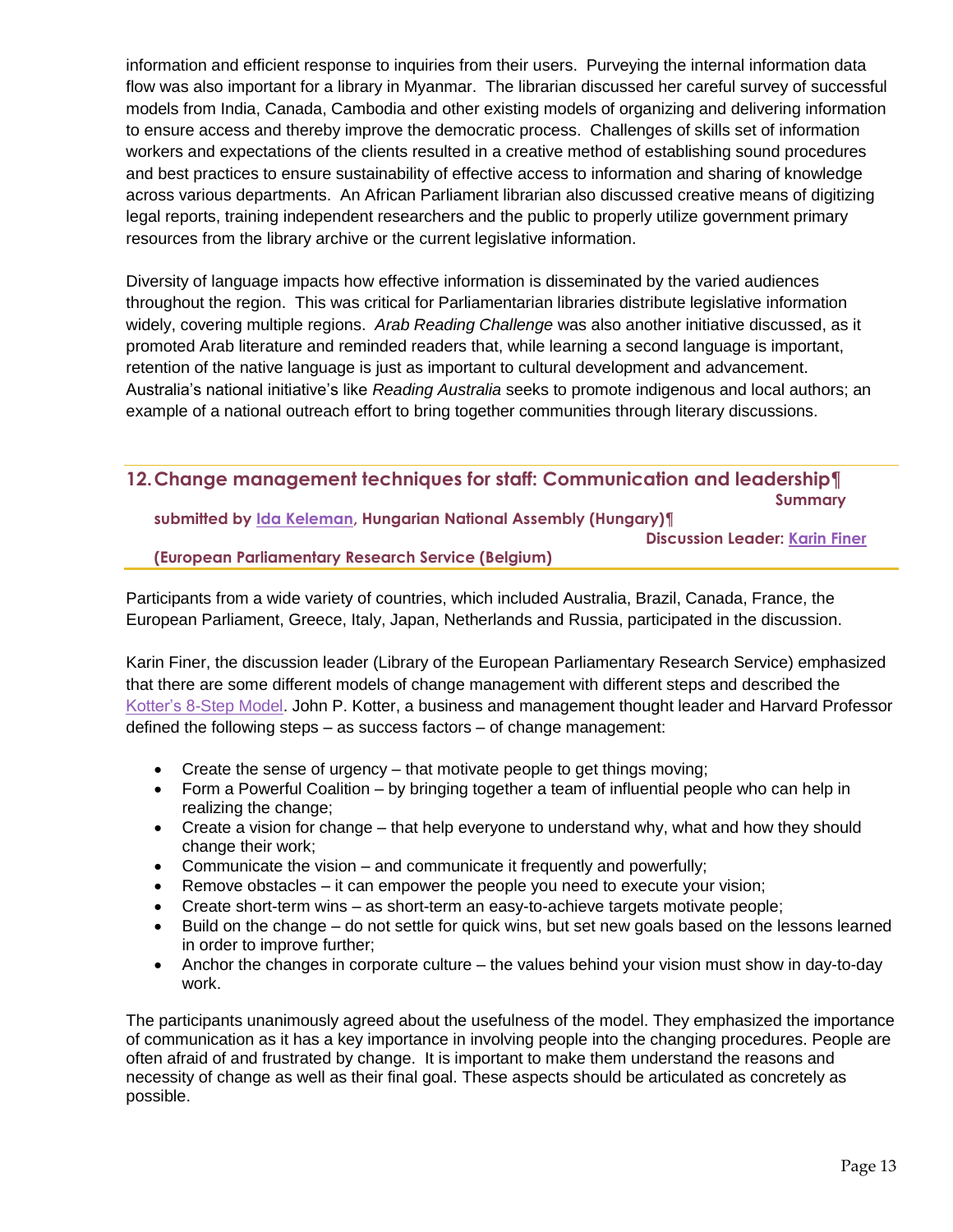The usefulness of creating a coalition also was emphasized. Involvement creates ownership and wakes up the creativity of people. Involving resistant staff members into the work of the team can help to convince and engage them.

The participants presented some changes being managed in their organization, e.g. launching a digital platform that changed the way research papers were published, reorganizing the services because of closing the information centre, and implementation of new library system, etc.

# **Some scenes from the 2018 Knowledge Café:**





Sylvia Piggott & Victor Walusimbi **Catharina Isberg**<br>Building leadership skills for Staff continuous learning **Building leadership skills for**  *individuals and teams* 







Nancy Bolt & Steve Wise Cindy Hill & Ulrike Lang Sandy Hirsh Sandy Hirsh<br>
Librarians as mentors Competencies for future  *and coaches*



*Learning from others Librarians as mentors Competencies for future success*